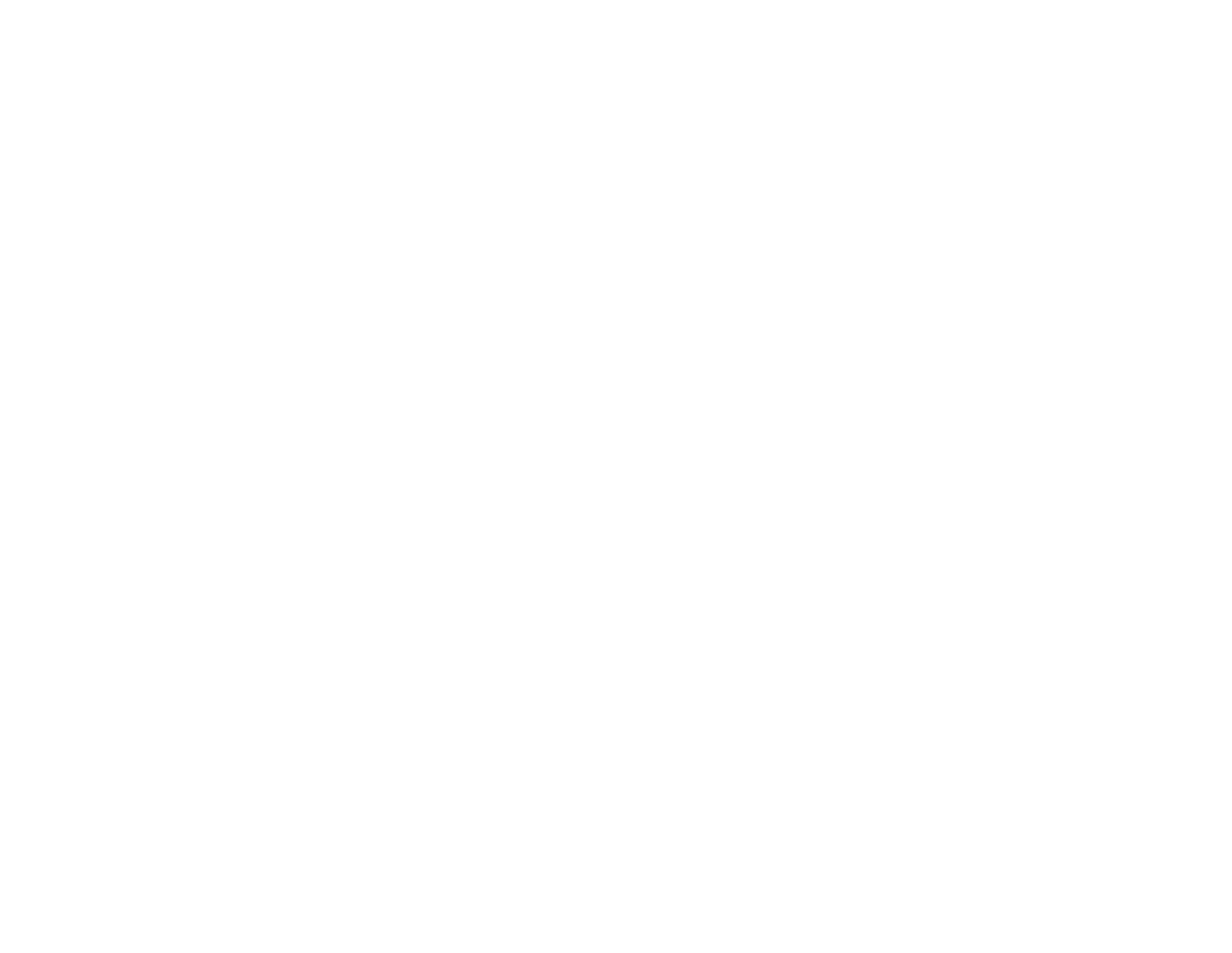#### **North Carolina Calibrated Dental Screening Data**

During 1995-1996, the Division of Public Health, Dental Health Section, staff developed and pilot tested an assessment technique which modified and standardized their dental screenings for kindergarten and fifth grade schoolchildren. The aim of the project was to develop a simple measurement of decayed and filled teeth to be used by public health dental hygienists to give an indication of the level of dental disease within each county. Results of the pilot tests showed the technique to be reliable, valid and practical. This standardization of data collection increased the comparability and accuracy, and therefore the usefulness, of the data at the state and local level for program planning, evaluation and accountability.

Historically, most counties were able to conduct the technique annually. However, due to budget reductions, some areas of the state do not have an adequate number of public health dental hygienists to be able to gather the data every year. Some of the larger counties which have locally funded dental hygienists do not regularly conduct the technique due to the large number of children in their areas and other pressing priorities. Attempts to address these issues continue.

These charts contain the following pieces of dental health information. Lower case letters, such as fmt, refer to primary or baby teeth, and upper case letters, such as FMT, refer to permanent teeth:

- "# Screened" is the number of students screened
- "% Screened" is the number of students screened divided by the enrollment for the first 30 days of school as reported by the Department of Public Instuction
- "fmt", "FMT" (number of filled and missing teeth); "dt", "DT" (number of decayed teeth); "dmft", "DMFT" (number of decayed, missing, and filled teeth) are averages for each child in the school, county, or state
- "% dmft = 0", "%DMFT = 0" is the percentage of children with no decayed, missing, or filled teeth, that is they have never had a cavity or filling in a primary tooth (for kindergarten) or permanent tooth (for fifth grade) students
- "% dt", "% DT" is the percentage of children with untreated dental decay
- "% Sealants" is the percent of fifth grade students with preventive dental sealants

Data for groups of 4 or smaller are recorded as \*\*\*\*\* in these reports since the sample size is so small. However, the data for these groups are included in the total school, county, and state level data. Also, rates on counts less than 20 may be statistically unreliable and should be interpreted with caution.

Keep in mind that, no matter how well calibrated the dental public health staff are, this is still a screening performed by a large number of people and that a difference of a fraction of a tooth surface does not demonstrate a significant difference between counties.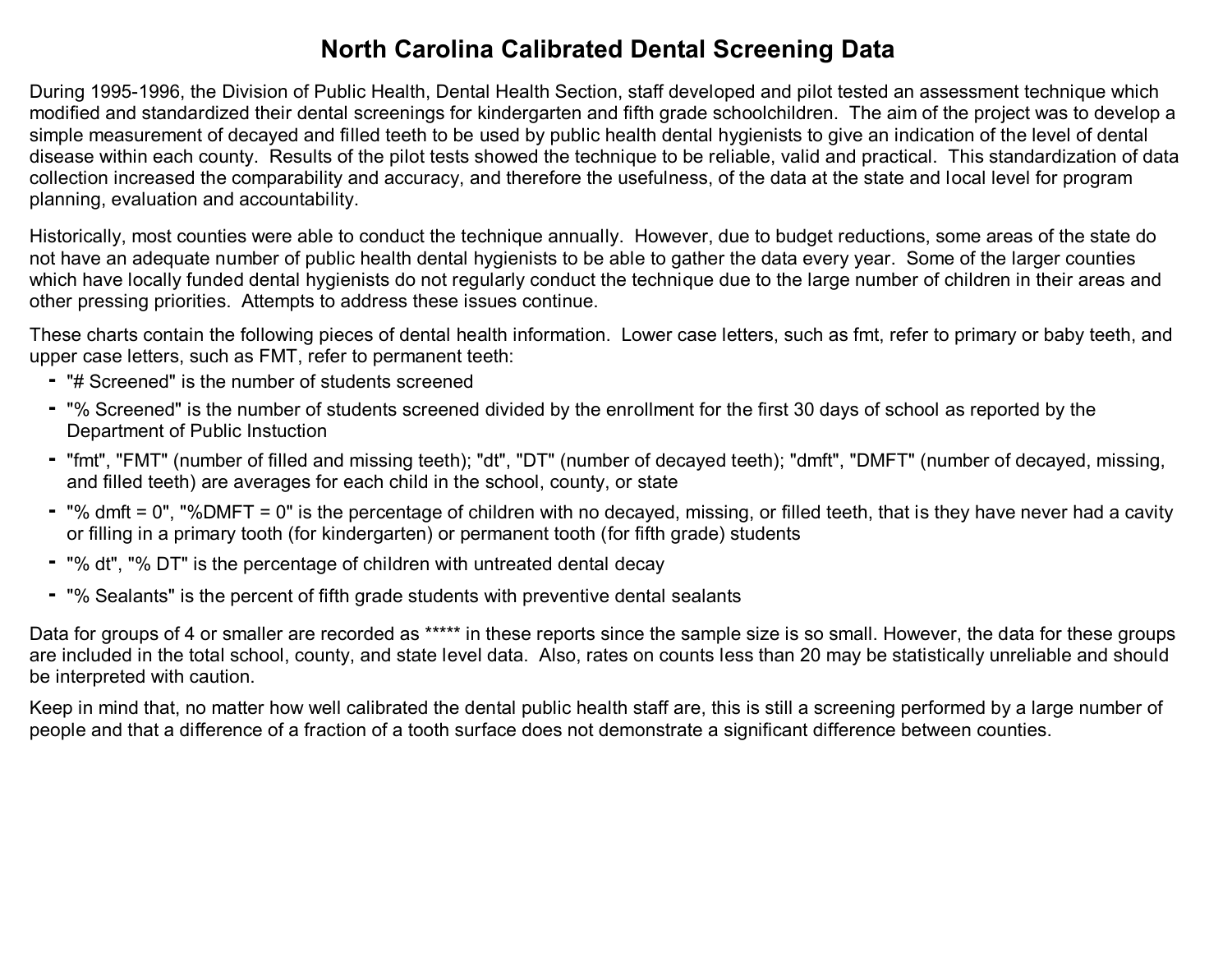**Total Counties Assessed / Reported: 72**

|                        |                         | Kindergarten                       | Grade 5                 |                                    |  |  |  |  |  |
|------------------------|-------------------------|------------------------------------|-------------------------|------------------------------------|--|--|--|--|--|
| <b>County Name</b>     | <b>Total Enrollment</b> | <b>Percent of State Enrollment</b> | <b>Total Enrollment</b> | <b>Percent of State Enrollment</b> |  |  |  |  |  |
| <b>Beaufort</b>        | 584                     | 0.48%                              | 576                     | 0.50%                              |  |  |  |  |  |
| <b>Bertie</b>          | 223                     | 0.18%                              | 217                     | 0.19%                              |  |  |  |  |  |
| <b>Buncombe</b>        | 2531                    | 2.09%                              | 2348                    | 2.02%                              |  |  |  |  |  |
| <b>Burke</b>           | 993                     | 0.82%                              | 981                     | 0.84%                              |  |  |  |  |  |
| Currituck              | 278                     | 0.23%                              | 301                     | 0.26%                              |  |  |  |  |  |
| Dare                   | 383                     | 0.32%                              | 366                     | 0.31%                              |  |  |  |  |  |
| <b>Davie</b>           | 483                     | 0.40%                              | 527                     | 0.45%                              |  |  |  |  |  |
| Edgecombe              | 606                     | 0.50%                              | 534                     | 0.46%                              |  |  |  |  |  |
| Greene                 | 261                     | 0.22%                              | 228                     | 0.20%                              |  |  |  |  |  |
| Henderson              | 1112                    | 0.92%                              | 1076                    | 0.93%                              |  |  |  |  |  |
| <b>Hertford</b>        | 236                     | 0.19%                              | 231                     | 0.20%                              |  |  |  |  |  |
| Hyde                   | 56                      | 0.05%                              | $47\,$                  | 0.04%                              |  |  |  |  |  |
| 2181<br><b>Iredell</b> | 1.80%                   | 2276                               | 1.96%                   |                                    |  |  |  |  |  |
| Lenoir                 | 777                     | 0.64%                              | 712                     | 0.61%                              |  |  |  |  |  |
| Martin                 | 313                     | 0.26%                              | 276                     | 0.24%                              |  |  |  |  |  |
| Montgomery             | 339                     | 0.28%                              | 335                     | 0.29%                              |  |  |  |  |  |
| Moore                  | 1076                    | 0.89%                              | 989                     | 0.85%                              |  |  |  |  |  |
| <b>Nash</b>            | 1441                    | 1.19%                              | 1383                    | 1.19%                              |  |  |  |  |  |
| <b>New Hanover</b>     | 2234                    | 1.84%                              | 1897                    | 1.63%                              |  |  |  |  |  |
| Orange                 | 1436                    | 1.18%                              | 1580                    | 1.36%                              |  |  |  |  |  |
| Pasquotank             | 532                     | 0.44%                              | 430                     | 0.37%                              |  |  |  |  |  |
|                        | 1845                    | 1.52%                              | 1811                    | 1.56%                              |  |  |  |  |  |
| <b>Tyrrell</b>         | 59                      | 0.05%                              | 34                      | 0.03%                              |  |  |  |  |  |
| Wake                   | 12626                   | 10.41%                             | 12305                   | 10.58%                             |  |  |  |  |  |
| Washington             | 198                     | 0.16%                              | 138                     | 0.12%                              |  |  |  |  |  |
| Wayne                  | 1581                    | 1.30%                              | 1506                    | 1.30%                              |  |  |  |  |  |
| Wilson                 | 1129                    | 0.93%                              | 1062                    | 0.91%                              |  |  |  |  |  |
| Yadkin                 | 430                     | 0.35%                              | 407                     | 0.35%                              |  |  |  |  |  |
| <b>Total</b>           | 35943                   | 29.63%                             | 34573                   | 29.73%                             |  |  |  |  |  |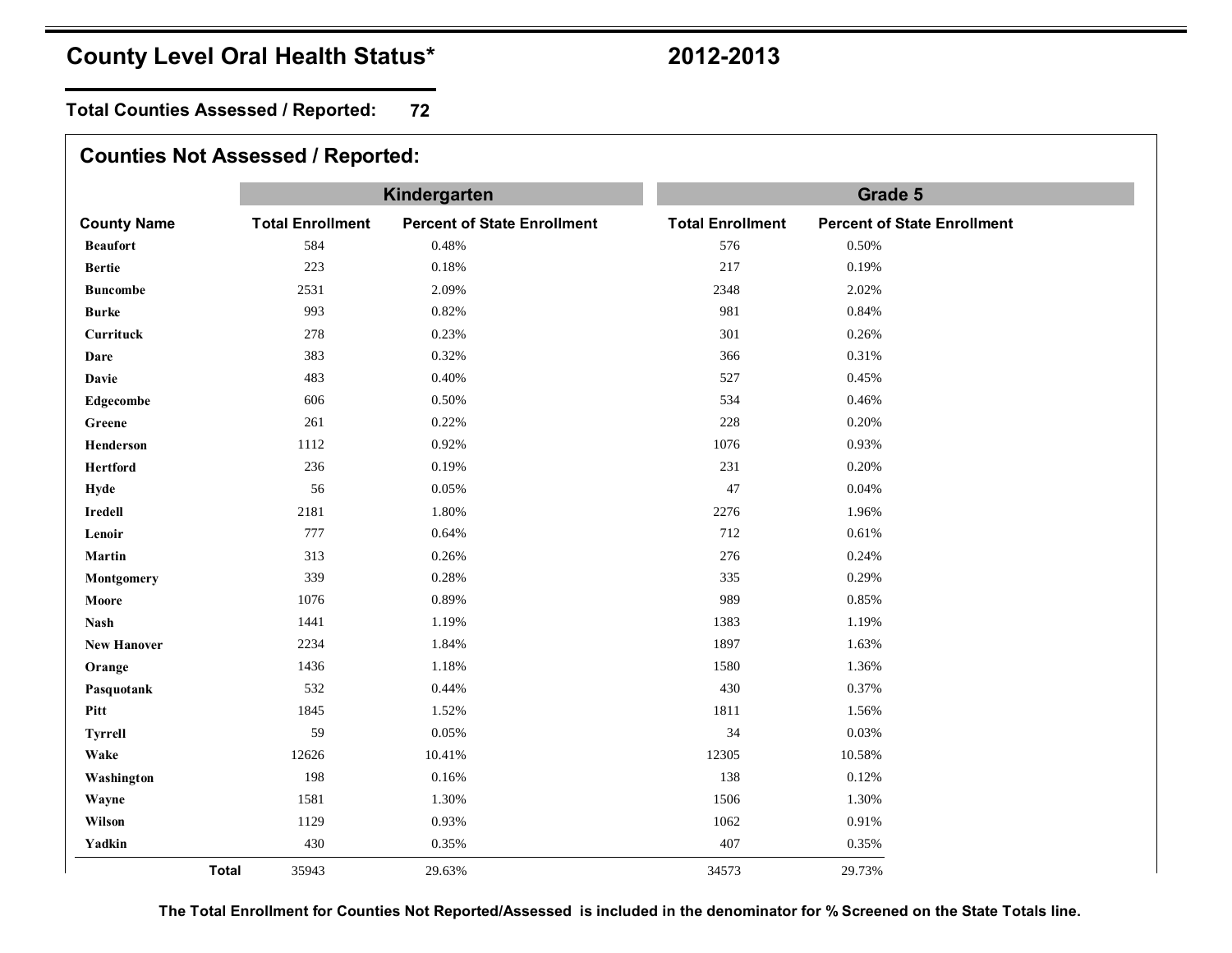|                                                                      |                 |               |      | Kindergarten |      |         |         | Grade 5      |                 |            |      |             |         |       |                                    |
|----------------------------------------------------------------------|-----------------|---------------|------|--------------|------|---------|---------|--------------|-----------------|------------|------|-------------|---------|-------|------------------------------------|
| <b>County Name</b>                                                   | <b>Screened</b> |               |      |              |      | %dmft   |         |              | <b>Screened</b> |            |      |             | %DMFT   |       |                                    |
|                                                                      | #               | $\frac{0}{0}$ | fmt  | dt           | dmft | $= 0/0$ | %dt     | #            | $\%$            | <b>FMT</b> | DT   | <b>DMFT</b> | $= 0/0$ |       | %DT %Sealants                      |
| <b>Alamance</b>                                                      | 1811            | 97%           | 0.89 | 0.29         | 1.17 | 67%     | 11%     | 1819         | 99%             | 0.33       | 0.02 | 0.35        | 79%     | 1%    | 31%                                |
| Alexander                                                            | 414             | 93%           | 1.08 | 0.35         | 1.43 | 66%     | 12%     | 377          | 95%             | 0.30       | 0.04 | 0.34        | 84%     | 2%    | 48%                                |
| Alleghany                                                            | 105             | 97%           | 1.34 | 0.67         | 2.01 | 58%     | 17%     | 102          | 98%             | 0.27       | 0.07 | 0.34        | 81%     | 5%    | 67%                                |
| Anson                                                                | 280             | 90%           | 0.57 | 0.77         | 1.34 | 62%     | 28%     | 271          | 93%             | 0.26       | 0.04 | 0.30        | 80%     | 3%    | 44%                                |
| Ashe                                                                 | 261             | 92%           | 1.22 | 0.72         | 1.93 | 52%     | 27%     | 228          | 92%             | 0.23       | 0.05 | 0.28        | 83%     | 4%    | 82%                                |
| Avery                                                                | 155             | 87%           | 1.30 | 0.44         | 1.74 | 58%     | 18%     | 153          | 91%             | 0.32       | 0.01 | 0.33        | 83%     | 1%    | 38%                                |
| Bladen                                                               | 369             | 91%           | 1.60 | 0.44         | 2.04 | 59%     | 15%     | 367          | 95%             | 0.36       | 0.02 | 0.38        | 80%     | 2%    | 20%                                |
| Brunswick                                                            | 970             | 91%           | 0.50 | 0.31         | 0.81 | 78%     | 11%     | 953          | 87%             | 0.16       | 0.03 | 0.19        | 91%     | 1%    | 19%                                |
| Cabarrus                                                             | 2522            | 88%           | 0.81 | 0.25         | 1.06 | 73%     | 11%     | $\mathbf{0}$ |                 |            |      |             |         |       |                                    |
| Caldwell                                                             | 921             | 95%           | 0.86 | 0.25         | 1.11 | 72%     | 9%      | 902          | 95%             | 0.22       | 0.03 | 0.26        | 89%     | 1%    | 51%                                |
| Camden                                                               | 142             | 99%           | 0.73 | 0.35         | 1.07 | 66%     | 13%     | 150          | 94%             | 0.29       | 0.02 | 0.31        | 81%     | 1%    | 43%                                |
| Carteret                                                             | 917             | 100%          | 0.89 | 0.31         | 1.20 | 68%     | 12%     | 862          | 100%            | 0.29       | 0.02 | 0.31        | 84%     | 1%    | 42%                                |
| Caswell                                                              | 243             | 100%          | 1.09 | 0.44         | 1.53 | 60%     | 18%     | 255          | 100%            | 0.37       | 0.06 | 0.43        | 76%     | 4%    | 39%                                |
| Catawba                                                              | 1845            | 99%           | 1.26 | 0.27         | 1.54 | 67%     | 11%     | 1906         | 99%             | 0.33       | 0.03 | 0.36        | 81%     | 2%    | 62%<br>$\sim$ $\sim$ $\sim$ $\sim$ |
| Chatham                                                              | 500             | 70%           | 1.16 | 0.29         | 1.45 | 67%     | 12%<br> | 488          | 69%             | 0.33       | 0.02 | 0.35        | 83%     | 2%    | 51%                                |
| Cherokee                                                             | 225             | 86%           | 1.73 | 0.64         | 2.37 | 55%     | 21%     | 234          | 83%             | 0.57       | 0.02 | 0.59        | 75%     | 1%    | 50%                                |
| Chowan                                                               | 165             | 86%           | 0.96 | 0.49         | 1.45 | 65%     | 21%     | 169          | 92%             | 0.36       | 0.05 | 0.41        | 78%     | 5%    | 38%                                |
| Clay                                                                 | 88              | 96%           | 2.41 | 0.67         | 3.08 | 48%     | 26%     | 111          | 93%             | 0.38       | 0.05 | 0.42        | 81%     | 2%    | 47%                                |
| Cleveland                                                            | 1089            | 93%           | 0.80 | 0.20         | 1.00 | 72%     | 9%      | 1122         | 93%             | 0.24       | 0.01 | 0.25        | 88%     | 1%    | 36%                                |
| Columbus                                                             | 686             | 89%           | 1.21 | 0.64         | 1.85 | 64%     | 15%     | 638          | 86%             | 0.29       | 0.05 | 0.34        | 84%     | 3%    | 12%                                |
| Craven                                                               | 1286            | 94%           | 1.11 | 0.23         | 1.34 | 66%     | 11%     | 1039         | 94%             | 0.49       | 0.02 | 0.51        | 76%     | 2%    | 41%                                |
| Cumberland                                                           | 3058            | 68%           | 1.35 | 0.36         | 1.72 | 62%     | 15%     | 2758         | 71%             | 0.66       | 0.04 | 0.70        | 70%     | 3%    | 46%                                |
| Davidson                                                             | 794             | 41%           | 1.26 | 0.75         | 2.02 | 54%     | 25%     | 449          | 22%             | 0.73       | 0.15 | 0.88        | 61%     | 9%    | 45%                                |
| <b>Duplin</b>                                                        | 810             | 94%           | 2.41 | 0.52         | 2.93 | 47%     | 16%     | 690          | 96%             | 0.60       | 0.07 | 0.68        | 68%     | 4%    | 50%                                |
| Durham                                                               | 2091            | 64%           | 4.84 | 0.28         | 5.12 | 8%      | 12%     | 1735         | 60%             | 2.06       | 0.03 | 2.09        | 17%     | $2\%$ | 39%                                |
| Forsyth                                                              | 3572            | 77%           | 1.22 | 0.33         | 1.55 | 63%     | 12%     | 3197         | 74%             | 0.47       | 0.04 | 0.51        | 77%     | $2\%$ | 61%                                |
| Franklin                                                             | 689             | 94%           | 1.09 | 0.46         | 1.55 | 65%     | 16%     | 675          | 94%             | 0.21       | 0.03 | 0.23        | 86%     | 2%    | 56%                                |
| <b>For Comparison</b>                                                |                 |               |      |              |      |         |         |              |                 |            |      |             |         |       |                                    |
| <b>State Totals</b>                                                  | 70704           | 58%           | 1.20 | 0.34         | 1.54 | 64%     | 13%     | 59742        | 51%             | 0.45       | 0.03 | 0.48        | 78%     | 2%    | 45%                                |
| All data are explained in the introduction to this report on page 1. |                 |               |      |              |      |         |         |              |                 |            |      |             |         |       |                                    |

NC Division of Public Health, Oral Health Section Approved for Public Distribution on 10-17-2014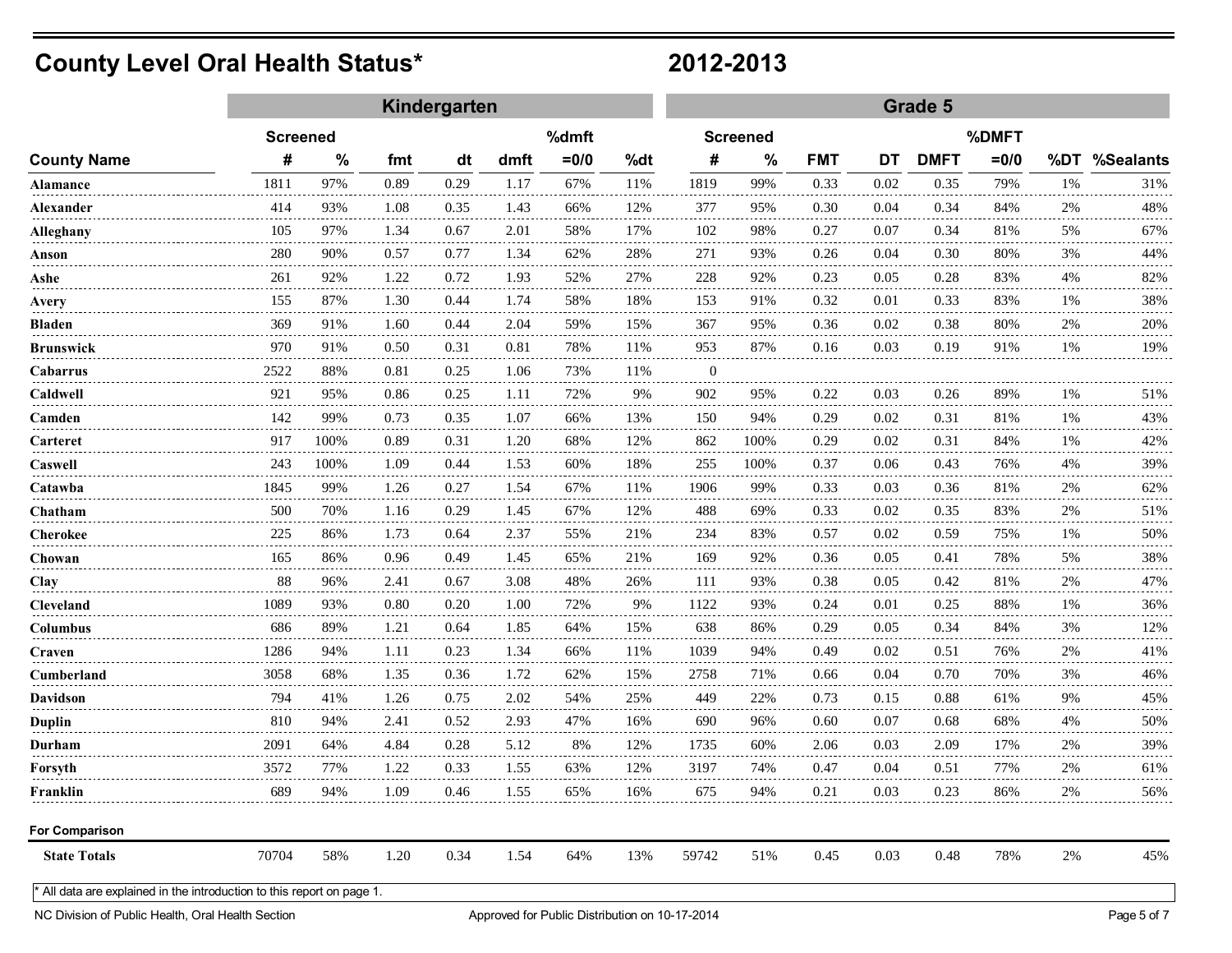|                                                                      |                 |               |                          | Kindergarten |      |         |     | Grade 5      |               |            |      |             |         |       |               |
|----------------------------------------------------------------------|-----------------|---------------|--------------------------|--------------|------|---------|-----|--------------|---------------|------------|------|-------------|---------|-------|---------------|
| <b>County Name</b>                                                   | <b>Screened</b> |               | %dmft<br><b>Screened</b> |              |      |         |     | %DMFT        |               |            |      |             |         |       |               |
|                                                                      | #               | $\frac{0}{0}$ | fmt                      | dt           | dmft | $= 0/0$ | %dt | #            | $\frac{0}{0}$ | <b>FMT</b> | DT   | <b>DMFT</b> | $= 0/0$ |       | %DT %Sealants |
| Gaston                                                               | 2323            | 86%           | 1.08                     | 0.23         | 1.31 | 67%     | 10% | 2245         | 86%           | 0.39       | 0.01 | 0.40        | 80%     | 1%    | 59%           |
| Gates                                                                | 101             | 88%           | 0.32                     | 0.29         | 0.60 | 78%     | 18% | 123          | 91%           | 0.22       | 0.05 | 0.27        | 85%     | 4%    | 37%           |
| Graham                                                               | 90              | 89%           | 1.84                     | 0.46         | 2.30 | 56%     | 17% | 87           | 95%           | 0.63       | 0.02 | 0.66        | 66%     | 2%    | 68%           |
| Granville                                                            | 572             | 91%           | 0.98                     | 0.55         | 1.52 | 62%     | 21% | 630          | 96%           | 0.16       | 0.02 | 0.18        | 89%     | 2%    | 49%           |
| Guilford                                                             | 5096            | 88%           | 1.22                     | 0.34         | 1.56 | 61%     | 14% | $\mathbf{0}$ |               |            |      |             |         |       |               |
| Halifax                                                              | 453             | 74%           | 0.58                     | 0.48         | 1.06 | 72%     | 15% | 368          | 62%           | 0.12       | 0.05 | 0.17        | 91%     | 3%    | 7%            |
| Harnett                                                              | 1503            | 88%           | 0.84                     | 0.16         | 1.00 | 74%     | 7%  | 1347         | 85%           | 0.22       | 0.03 | 0.25        | 87%     | 2%    | 41%           |
| <b>Haywood</b>                                                       | 518             | 91%           | 1.74                     | 0.26         | 2.00 | 59%     | 11% | 581          | 91%           | 0.67       | 0.03 | 0.71        | 71%     | 3%    | 67%           |
| Hoke                                                                 | 518             | 70%           | 1.54                     | 0.49         | 2.04 | 58%     | 19% | 535          | 84%           | 0.61       | 0.06 | 0.66        | 70%     | 3%    | 13%           |
| Jackson                                                              | 295             | 96%           | 2.23                     | 0.30         | 2.53 | 52%     | 13% | 265          | 97%           | 0.48       | 0.02 | 0.50        | 75%     | 2%    | 36%           |
| Johnston                                                             | 2426            | 93%           | 0.94                     | 0.30         | 1.24 | 71%     | 12% | 2536         | 93%           | 0.54       | 0.02 | 0.55        | 76%     | 1%    | 39%           |
| Jones                                                                | 100             | 91%           | 1.45                     | 0.32         | 1.77 | 69%     | 9%  | 72           | 90%           | 0.44       | 0.06 | 0.50        | 81%     | 4%    | 33%           |
| Lee                                                                  | 636             | 75%           | 1.09                     | 0.25         | 1.34 | 69%     | 10% | 584          | 78%           | 0.26       | 0.01 | 0.28        | 85%     | 1%    | 59%           |
| Lincoln                                                              | 874             | 84%           | 1.05                     | 0.37         | 1.42 | 65%     | 15% | 830          | 86%           | 0.32       | 0.03 | 0.35        | 81%     | $2\%$ | 55%           |
| Macon                                                                | 382             | 98%           | 1.78                     | 0.29         | 2.07 | 48%     | 12% | 299          | 91%           | 1.19       | 0.02 | 1.21        | 56%     | 1%    | 37%           |
| <b>Madison</b>                                                       | 160             | 91%           | 1.53                     | 0.49         | 2.03 | 60%     | 16% | 184          | 93%           | 0.58       | 0.03 | 0.60        | 76%     | 2%    | 63%           |
| McDowell                                                             | 483             | 97%           | 2.30                     | 0.50         | 2.80 | 49%     | 18% | 484          | 95%           | 0.98       | 0.06 | 1.04        | 60%     | 4%    | 47%           |
| Mecklenburg                                                          | 9802            | 77%           | 0.77                     | 0.14         | 0.91 | 74%     | 6%  | 9209         | 78%           | 0.32       | 0.01 | 0.34        | 83%     | 1%    | 34%           |
| Mitchell                                                             | 138             | 95%           | 2.27                     | 0.31         | 2.58 | 49%     | 13% | 155          | 94%           | 0.44       | 0.03 | 0.47        | 77%     | 3%    | 43%           |
| Northampton                                                          | 244             | 89%           | 0.95                     | 0.72         | 1.67 | 56%     | 28% | 236          | 88%           | 0.41       | 0.07 | 0.48        | 74%     | 6%    | 25%           |
| Onslow                                                               | 1925            | 80%           | 0.73                     | 0.23         | 0.95 | 71%     | 11% | 1483         | 79%           | 0.23       | 0.01 | 0.24        | 86%     | 1%    | 62%           |
| Pamlico                                                              | 103             | 88%           | 1.34                     | 0.18         | 1.52 | 64%     | 7%  | 126          | 90%           | 0.48       | 0.03 | 0.51        | 75%     | 3%    | 21%           |
| Pender                                                               | 629             | 92%           | 1.10                     | 0.40         | 1.50 | 61%     | 16% | 628          | 94%           | 0.50       | 0.06 | 0.55        | 74%     | 3%    | 55%           |
| Perquimans                                                           | 158             | 97%           | 1.16                     | 0.50         | 1.66 | 57%     | 23% | 132          | 99%           | 0.30       | 0.02 | 0.32        | 85%     | 2%    | 60%           |
| Person                                                               | 357             | 78%           | 0.97                     | 0.44         | 1.41 | 62%     | 18% | 391          | 81%           | 0.15       | 0.03 | 0.18        | 89%     | 2%    | 50%           |
| Polk                                                                 | 152             | 92%           | 2.28                     | 0.34         | 2.61 | 53%     | 19% | 181          | 95%           | 1.19       | 0.04 | 1.23        | 57%     | 2%    | 56%           |
| Randolph                                                             | 1625            | 93%           | 0.89                     | 0.29         | 1.18 | 65%     | 12% | 1755         | 94%           | 0.40       | 0.01 | 0.41        | 78%     | 1%    | 34%           |
| <b>For Comparison</b>                                                |                 |               |                          |              |      |         |     |              |               |            |      |             |         |       |               |
| <b>State Totals</b>                                                  | 70704           | 58%           | 1.20                     | 0.34         | 1.54 | 64%     | 13% | 59742        | 51%           | 0.45       | 0.03 | 0.48        | 78%     | 2%    | 45%           |
| All data are explained in the introduction to this report on page 1. |                 |               |                          |              |      |         |     |              |               |            |      |             |         |       |               |